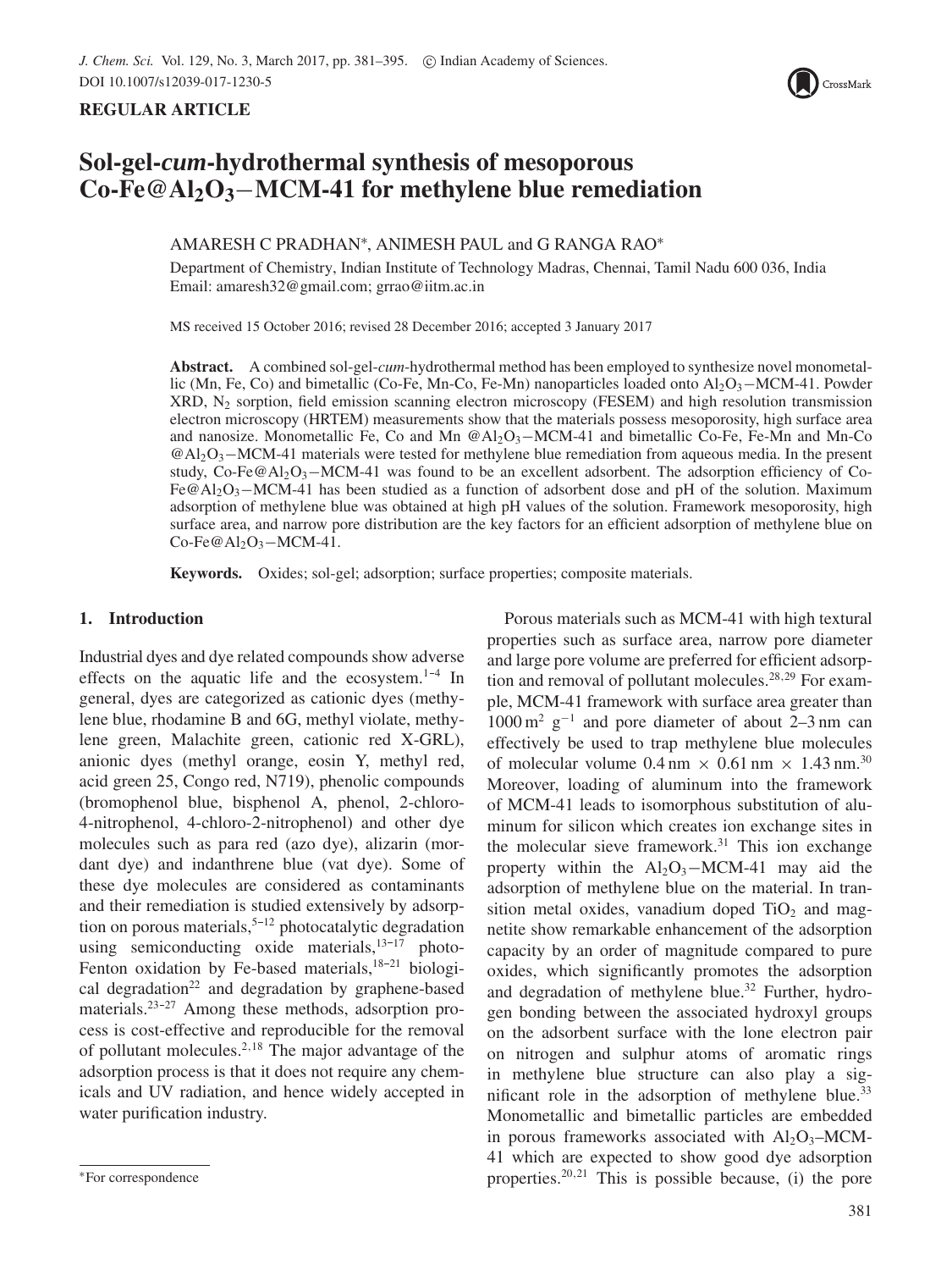diameter (2–3 nm) in the framework of monometallic and the bimetallic@Al<sub>2</sub>O<sub>3</sub>−MCM-41 is compatible with molecular diameter of methylene blue, (ii) framework mesoporosity, and (iii) high surface area of mono and bimetallic  $@$  Al<sub>2</sub>O<sub>3</sub>-MCM-41.

In the present study, we have explored monometallic Fe, Co and Mn@Al<sub>2</sub>O<sub>3</sub>–MCM-41, and bimetallic Co-Fe, Fe-Mn and Mn-Co@Al<sub>2</sub>O<sub>3</sub>–MCM-41 as stable and active adsorbents for the removal of methylene blue from aqueous solutions. We have loaded monometallic (Mn, Fe, Co) and bimetallic (Co-Fe, Fe-Mn, Mn-Co) particles into tailor-made *in situ* mesoporous  $Al_2O_3-MCM-41$ . The dye adsorption was found to be highly efficient on  $Co-Fe@Al_2O_3-MCM$ -41 under basic conditions.

# **2. Experimental**

#### 2.1 *Preparation of mesoporous*  $Al_2O_3$

Mesoporous  $Al_2O_3$  was synthesized by sol-gel method. Cetyltrimethylammonium bromide (CTAB,  $C_{19}H_{42}NBr$ , Aldrich, 99%) was used as structure directing agent and aluminium isopropoxide (99%, Sigma-Aldrich) as alumina source. Initially, CTAB was dissolved in water in order to form micelles. Then, aluminium isopropoxide was added and stirred for 2 h. The molar ratio of CTAB and aluminium isopropoxide was kept at 1:1. Ammonia was added to maintain the pH of the solution at 10 and the suspension was stirred for 12 h. Final product was filtered, washed with distilled water and ethanol before drying them at 70◦C for 12 h. The mesoporous  $Al_2O_3$  powder was obtained by calcining the material at 600◦C for 6 h.

#### 2.2 *Synthesis of MCM-41*

MCM-41 was prepared by sol-gel-*cum*-hydrothermal method. 2.4 g of CTAB was added to 120 mL water and then, 8 mL of aqueous NH3 was added into it. Stoichiometric amount of tetraethyl orthosilicate (TEOS,  $C_8H_{20}O_4$  Si, Aldrich, 99%) was added to the solution under vigorous stirring for 1 h. The gel was transferred into stainless steel autoclave and placed in a furnace for 20 h at 120◦C. The final product was filtered and dried at 70◦C for 12 h. The surfactant was removed from the product by calcining at  $550^{\circ}$ C in air for 5 h.

# 2.3 *Fabrication of monometallic and bimetallic@Al*<sup>2</sup> *O*3−*MCM-41*

In a typical synthesis, 2.5 g of CTAB was added to 120 mL of H2O and stirred for one hour and then 0.377 g of mesoporous  $Al<sub>2</sub>O<sub>3</sub>$  was added to it. The mixture was continuously stirred by adding 10 mL aqueous  $NH_3$  after an hour. Then, 8 mL of TEOS silica source was added to the mixture and stirred for 2 h (solution A) to obtain Al<sub>2</sub>O<sub>3</sub>−MCM-41 with Si/Al ratio 10. Then 1.0 mmol of  $FeSO<sub>4</sub>$ .7H<sub>2</sub>O was dissolved in 20 mL ethanol and 5 mL of oleic acid was added and stirred for two hours (solution B). Solutions A and B were mixed and stirred for 2 h. The total mixture was transferred into a stainless steel autoclave and put into a furnace for 20 h at 120◦C. The gel was washed with distilled water and ethanol, and further dried in an oven at  $70^{\circ}$ C for 12 h. The white powder was calcined at 500◦C at 5 h in air. This material is denoted as Fe@Al<sub>2</sub>O<sub>3</sub> $-MCM-41$ . Similar procedure was adopted to synthesize  $Co@Al_2O_3-MCM-41$  and  $Mn@Al_2O_3-MCM-$ 41 samples by taking 1.0 mmol cobalt(II) nitrate hexahydrate  $(Co (NO<sub>3</sub>)<sub>2</sub> . 6H<sub>2</sub>O)$  and 1.0 mmol of manganous acetate tetrahydrate  $(C_4H_6MnO_4.4H_2O)$ , respectively. The experimental weight of monometallic Fe, Co and Mn is 0.056 g, 0.058 g and 0.055 g in 1 g of  $Fe@Al_2O_3-MCM-41$ , Co $@$  $Al_2O_3-MCM-41$  and  $Mn@Al_2O_3-MCM-41$ , respectively.

For synthesis of bimetallic@Al<sub>2</sub>O<sub>3</sub>−MCM-41, 0.5 mmol of Co  $(NO_3)_2.6H_2O$  and 0.5 mmol of FeSO<sub>4</sub>.7H<sub>2</sub>O are mixed in ethanol. The above synthesis procedure was followed to obtain Co-Fe@Al2O3−MCM-41, Fe-Mn@Al2O3−MCM-41 and Mn-Co $@$ Al<sub>2</sub>O<sub>3</sub>–MCM-41 samples. The experimental weight of bimetallic Co and Fe is 0.029 g and 0.028 g in 1 g of Co-Fe@Al<sub>2</sub>O<sub>3</sub>-MCM-41 sample. Similar calculated weight ratio of the two metals was maintained in both Fe-Mn@Al<sub>2</sub>O<sub>3</sub> $-MCM-41$  and Mn-Co@Al<sub>2</sub>O<sub>3</sub> $-MCM-41$ .

#### 2.4 *Characterization of materials*

The X-ray diffraction patterns (XRD) of the materials were obtained by employing Bruker AXS D8 Advance diffractometer and Cu K $\alpha$  ( $\lambda = 0.15408$  nm) radiation. A scan rate of 2◦/min was used to record high angle reflections from 10 to 8◦, and 0.01◦/s scan rate for low angle reflections from 0.5 to 10◦. The specific surface area, pore size and pore volume were measured by  $N_2$  adsorption-desorption method at liquid nitrogen temperature (−196◦C) using Micromeritics ASAP 2020. The specific surface area and pore size distribution were estimated based on Brunauer-Emmett-Teller (BET) and Barrett-Joyner-Halenda (BJH) methods, respectively. For the field emission scanning electron microscopy (FESEM) analysis, powder samples were dispersed on a conducting carbon tape by FEI Quanta 400 instrument. Transmission electron microscopy (TEM) images were obtained using Philips CM 200 transmission electron microscope with a  $LaB<sub>6</sub>$  filament and equipped with an ultrathin objective lens and CCD camera. HRTEM images were recorded by using JEOL 3010 machine. Diffuse reflectance UV-Vis (DRUV-Vis) spectra of the materials were performed by JASCO V-660 spectrophotometer equipped with 60 mm integrating sphere. The measurements were carried out at a bandwidth of 5 nm in the wavelength range of 200–800 nm at a scanning speed of 100 nm/min. The FTIR spectra of the samples were recorded with JASCO FTIR-4100 spectrophotometer in the range of  $400-4000$  cm<sup>-1</sup> at room temperature using KBr as reference. The zeta potential of the material was measured by equilibrating 5 mg of Co-Fe@Al2O3−MCM-41 adsorbent powder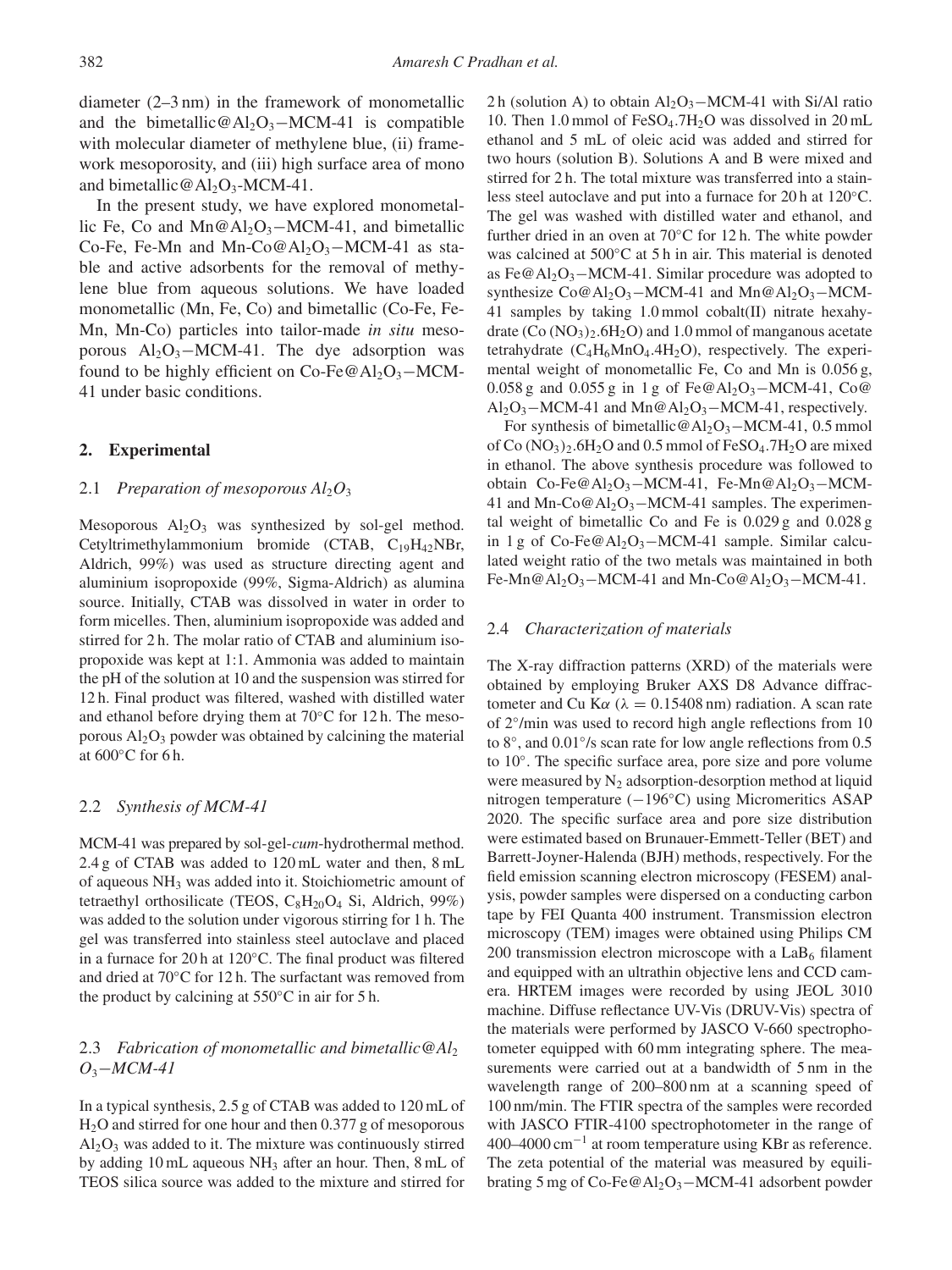in 50 mL of 0.01 M KCl solution using Zetasizer Nano ZS (Malvern, UK).

# 2.5 *Adsorption procedure*

Methylene blue was obtained from Merck, India. A 100 mg/L stock solution of methylene blue was prepared and suitably diluted to the required initial concentration. Adsorption studies were carried out by taking 20 mL of 100 mg/L methylene blue solution and  $0.02$  g of adsorbent dose at pH = 10. The solution was taken in a tightly fitted conical flask and the pH of the solution was adjusted by adding  $0.01$  M HNO<sub>3</sub> and/or ammonia (Merck GR grade). Systronics  $\mu$  pH system 361 was employed to monitor the pH while stirring. The adsorption process was completed in 3 h. The solution was centrifuged and analysed by JASCO V-660 UV-visible spectrophotometer. The maximum absorbance of methylene blue occurs at 664 nm. The percentage of methylene blue remaining in the solution was calculated by  $\frac{C}{C_0} \times 100\%$ , where C and C are the initial concentration and concentration of methylene blue after adsorption, respectively.

# **3. Results and Discussion**

#### 3.1 *XRD analysis*

Figure 1 shows the XRD pattern of mesoporous  $Al_2O_3$ and monometallic and bimetallic@Al<sub>2</sub>O<sub>3</sub>−MCM-41 samples. Mesoporous  $Al<sub>2</sub>O<sub>3</sub>$  is crystalline in nature showing diffraction peaks at (440), (400) and (311) due to  $\gamma$ -phase.<sup>34</sup> However, the diffraction peaks of  $\gamma$ -Al<sub>2</sub>O<sub>3</sub> phase are very feeble in monometallic and



**Figure 1.** High angle x-ray diffractorgrams of (a)  $Al_2O_3$ , (b) MCM-41, (c)  $Co@Al_2O_3-MCM-41$ , (d)  $Mn@Al_2O_3-$ MCM-41, (e) Fe@Al<sub>2</sub>O<sub>3</sub>–MCM-41, (f) Mn-Co@Al<sub>2</sub>O<sub>3</sub>– MCM-41, (g) Fe-Mn@Al<sub>2</sub>O<sub>3</sub>–MCM-41, and (h) Co-Fe@Al<sub>2</sub> O3−MCM-41 materials.

bimetallic@Al<sub>2</sub>O<sub>3</sub> $-MCM-41$  systems. The metal loaded  $Al_2O_3-MCM-41$ samples are substantially amorphous in nature and do not show any x-ray reflections of the respective metal oxide phases. The broad band centred at  $2\theta = 22^{\circ}$  can be assigned to the characteristic refection from amorphous  $SiO<sub>2</sub>$  (JCPDS29-0085). The XRD results indicate that  $Al_2O_3-MCM-41$  matrix is highly amorphous in which cluster-like Fe, Co, Mn, Co-Fe, Mn-Co, Fe-Mn oxide species are embedded.

The representative low angle XRD pattern for MCM-41,  $Al_2O_3-MCM-41$  and  $Co-Fe@Al_2O_3-MCM-41$ samples are shown in Figure 2. The three samples exhibited highly intense  $d_{100}$  diffraction peak at low angle indicating the mesoporous nature.<sup>35</sup> It was observed that the peak intensity  $(d_{100})$  slightly decreased from MCM-4 to  $Al_2O_3-MCM-41$  and extensively decreased from  $Al_2O_3-MCM-41$  to Co-Fe@Al<sub>2</sub>O<sub>3</sub>–MCM-41. This is due to the loading of the mesoporous  $Al_2O_3$  into the extra-framework of the MCM-41 and loading of the (Co and Fe) onto the surface of the  $Al_2O_3-MCM-41.^{21}$  The other three reflections indexed as  $d_{110}$ ,  $d_{200}$  and  $d_{210}$  were comparatively less intense. This suggests the presence of a periodic hexagonal arrangement of the channel.<sup>36</sup> The MCM-41 shows  $d_{100}$ ,  $d_{110}$ ,  $d_{200}$  and  $d_{210}$  reflections, indicating well-ordered hexagonal mesoporous channel. The (100) and (110) diffraction peaks related to  $Al_2O_3-MCM-41$  are intact, indicating that addition of mesoporous  $Al_2O_3$  powder into the MCM-41 does not affect the mesoporosity and periodic hexagonal arrangement of the channel. This phenomenon is due to, (i) the isomorphous of substitution of  $Si^{4+}$  by  $Al^{3+}$ 



**Figure 2.** Low angle x-ray diffractorgrams of (a) MCM-41, (b)  $Al_2O_3-MCM-41$  and (C) Co-Fe@Al<sub>2</sub>O<sub>3</sub>-MCM-41 materials.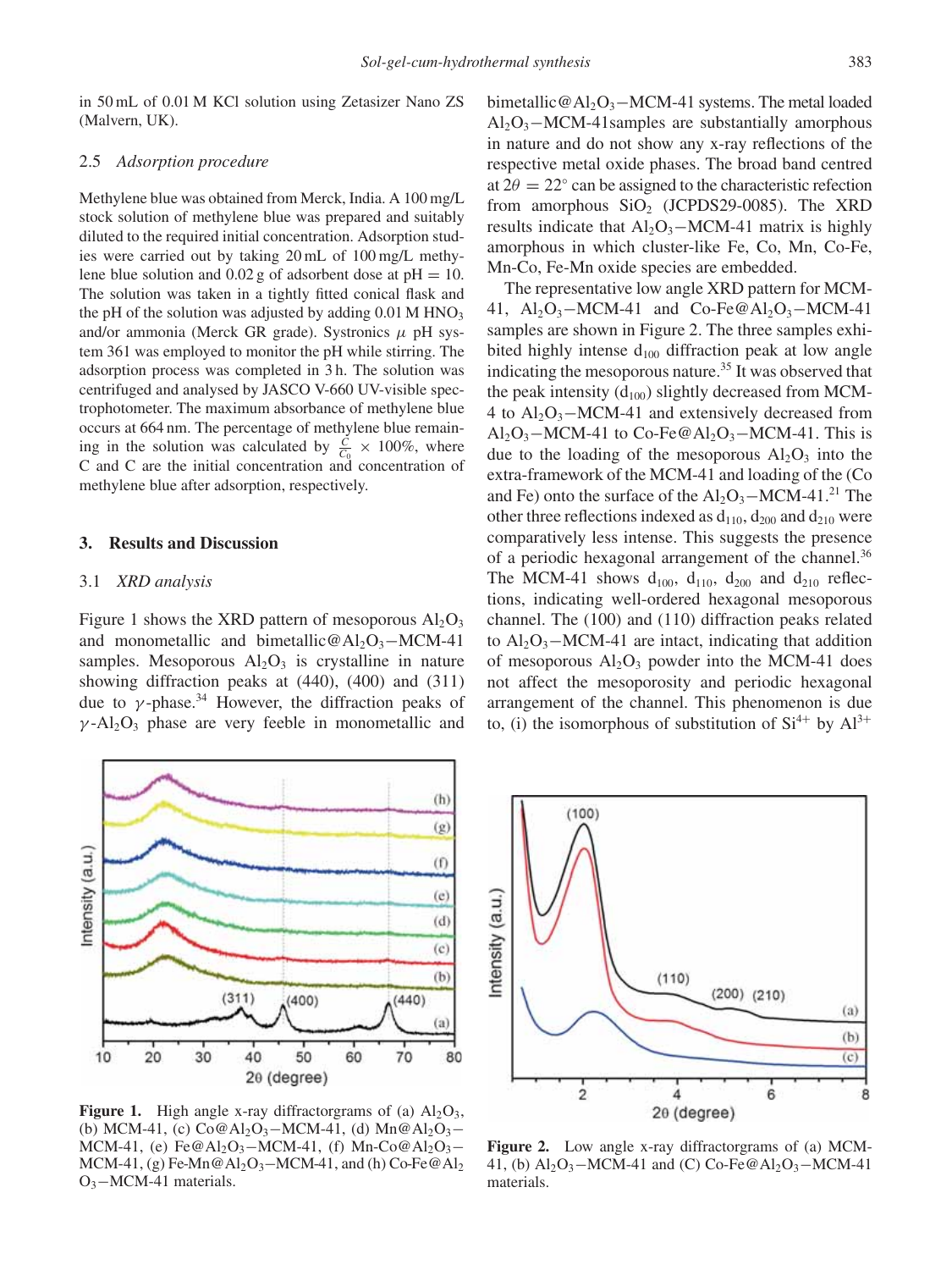in MCM-41 without affecting its mesoporosity and periodicity,  $37$  and (ii) the coordination of  $Al^{3+}$  ions with  $Si<sup>4+</sup>$  through oxygen leading to extra-framework modification of MCM-41.21 Loading of Fe and Co onto the mesoporous Al<sub>2</sub>O<sub>3</sub>−MCM-41 leads to the degeneration of structural order as shown by weak  $d_{100}$  plane and disappearance of reflections (110), (200) and (210) in Figure 2c. This is because some Co and Fe particles tend to block the pores of  $Al_2O_3-MCM-41$  network. Similar behaviour can be predicted in all monometallic and bimetallic@Al<sub>2</sub>O<sub>3</sub> $-MCM-41$  materials.

#### 3.2 *N*<sup>2</sup> *sorption studies*

The  $N_2$  sorption isotherms of the materials are shown in Figures 3 and 4. All the materials showed type-IV isotherm with H1 hysteresis. This isotherm represents the mesoporous behaviour of the material.<sup>38</sup> The adsorption step of MCM-41,  $Al_2O_3-MCM-41$  material (Figure 3) centred in the relative pressure  $(P/P_0)$  region from 0.1 to 0.5. This phenomenon indicates the presence of framework-confined mesopores or framework mesoporosity/intra-particle mesoporosity.39,40 The nature of sorption step in MCM-41 as well as  $Al_2O_3-MCM-41$ is tall and sharp which indicates the framework mesoporosity. The adsorption step of mesoporous  $Al_2O_3$ meet with desorption curve at relative pressure  $(P/P_0)$ in the region of 0.5. This can be treated as a border line framework mesoposity. The sorption isotherms of monometallic (Fe, Co, Mn) and bimetallic (Co-Fe, Fe-Mn, Mn-Co)  $@Al_2O_3-MCM-41$  systems are presented in Figure 4. The hysteresis loops for monometallic and bimetallic@Al2O3−MCM-41 samples begin at a relative pressure of about 0.45, which indicates the framework mesoporosity.



**Figure 3.** N<sub>2</sub> sorption isotherms of  $Al_2O_3$ , MCM-41 and Al2O3−MCM-41 materials.



**Figure 4.** N<sub>2</sub> sorption isotherms of Mn@Al<sub>2</sub>O<sub>3</sub>−MCM-41, Co-Fe@Al<sub>2</sub>O<sub>3</sub>-MCM-41, Fe-Mn@Al<sub>2</sub>O<sub>3</sub>-MCM-41, Fe@Al2O3−MCM-41, Mn-Co@Al2O3−MCM-41and Co@ Al2O3−MCM-41 materials.

The pore size distribution curves are shown in Figure 5. The result shows that mono modal and narrow mesoporous range between 2–3 nm, except mesoporous  $Al_2O_3$  of 3.6 nm. This indicates the presence of framework mesoporosity in MCM-41 and  $Al_2O_3-MCM-41$ , whereas  $Al_2O_3$  is attributed to the border line framework mesoporosity. This is because the pore diameter of  $Al_2O_3$  is nearer to narrow range (2–3 nm). Figure 6 represents the pore size distribution curves of mono and bimetallic@Al<sub>2</sub>O<sub>3</sub>−MCM-41 materials. These materials are also in similar framework mesoporosity as that of MCM-41 and  $Al_2O_3$ -MCM-41 materials.

The surface area, pore diameter, pore volume of samples are summarized in Table 1. These values are



**Figure 5.** Pore size distributions of  $Al_2O_3$ , MCM-41 and Al2O3−MCM-41 materials.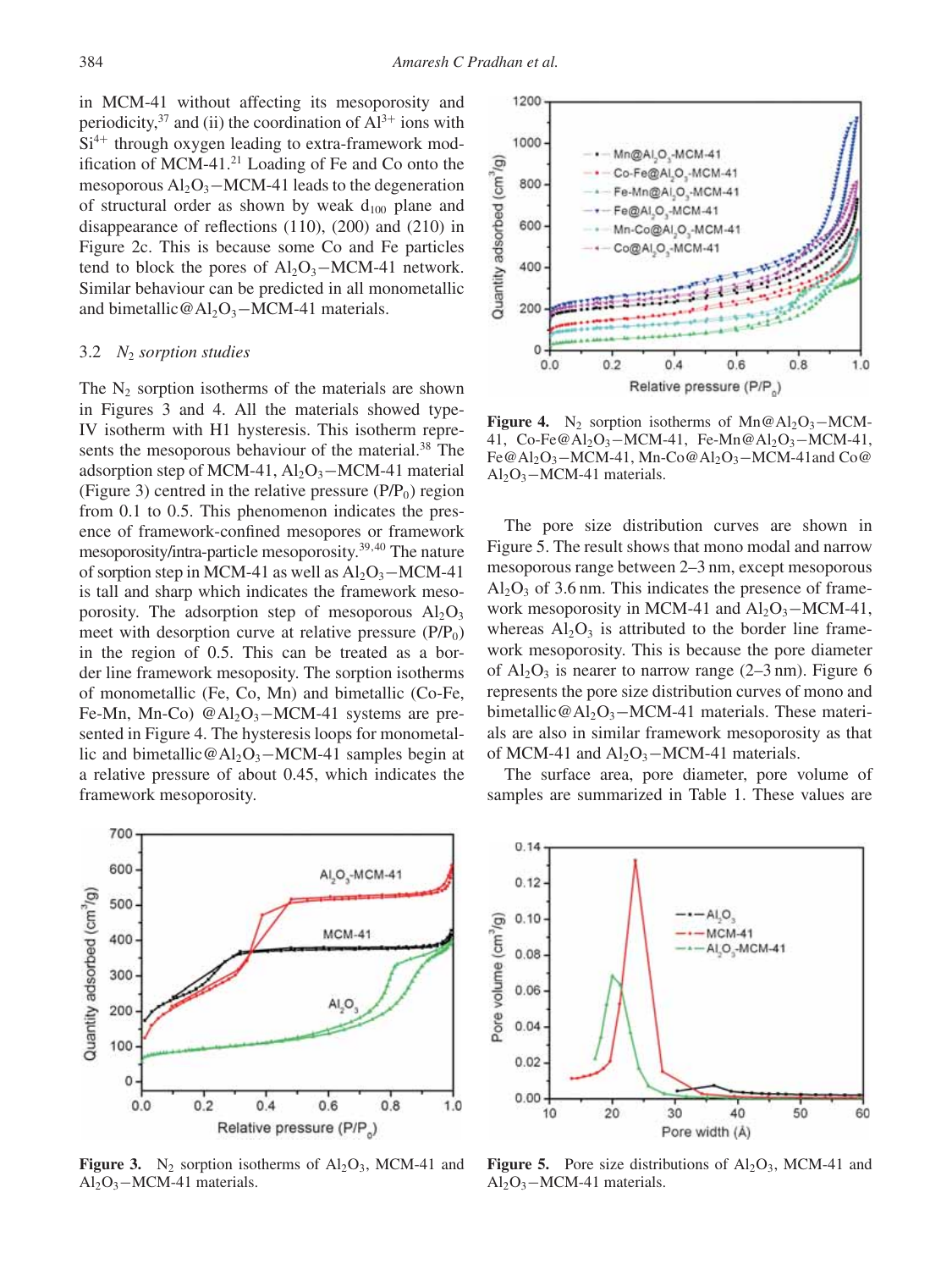obtained from  $N_2$  sorption isotherms. The high specific surface area of  $Al_2O_3-MCM-41$  as compared to MCM-41 indicates that the meso- $Al_2O_3$  is incorporated into the extra-framework of the MCM-41. In other words, the high texture mesoporous  $Al_2O_3$  has been incorporated into the extra-framework of MCM-41 by coordination of  $Al^{3+}$  to  $Si^{4+}$ .<sup>21</sup> The other factor is mesoporous  $Al_2O_3$  hinders the crystal growth of MCM-41 which aids to increase the surface area of  $Al_2O_3-MCM-41$ . After loading of monometallic system such as Fe, Co and Mn onto the surface of mesoporous  $Al_2O_3-MCM$ -41, the surface area decreases as compared to pure  $Al_2O_3-MCM-41$ . This is because blocking of the mesopore network by the metal. Bimetallic systems, Co-Fe, Fe-Mn and Mn-Co incorporated  $Al_2O_3-MCM$ -41 materials show much less surface area as compared to monometallic  $@$ Al<sub>2</sub>O<sub>3</sub> – MCM-41. The pore blocking



**Figure 6.** Pore size distributions of Fe-Mn $@$ Al<sub>2</sub>O<sub>3</sub>− MCM-41, Co-Fe@Al<sub>2</sub>O<sub>3</sub> – MCM-41 Fe@Al<sub>2</sub>O<sub>3</sub> – MCM-41,  $Co@Al_2O_3-MCM-41$ ,  $Mn@Al_2O_3-MCM-41$  and Mn-Co@Al<sub>2</sub>O<sub>3</sub>−MCM-41 materials.

is more effective in the case of bimetallic materials compared to monometallic materials.

## 3.3 *FTIR spectral analysis*

The FTIR spectra of MCM-41 and mesoporous  $Al_2O_3$ – MCM-41 are shown in the Figure 7. The anti-symmetric Si–O–Si vibration bands of MCM-41 and Al<sub>2</sub>O<sub>3</sub>− MCM-41 samples are at 1089 and  $1082 \text{ cm}^{-1}$ , respectively.41 This shift is attributed to the incorporation of  $Al_2O_3$  into  $SiO_2$  matrix in MCM-41. The increase in the mean Si−O distances in the walls is caused by the substitution of small size  $Si^{4+}$  ( $r_{Si^{4+}} = 40$  pm) by the large aluminium ion  $(r<sub>A13+</sub> = 53.5 \text{ pm})$ .<sup>42</sup> The absorption band at  $967 \text{ cm}^{-1}$  (MCM-41) decreases to  $961 \text{ cm}^{-1}$  $(Al<sub>2</sub>O<sub>3</sub>–MCM-41)$ , which is assigned to the stretching vibration of unsubstituted  $-Si-O-Si-$  and  $Al_2O_3-$ 



**Figure 7.** FTIR spectra of MCM-41 and  $Al_2O_3-MCM-41$ samples.

**Table 1.** Textural properties of  $A_1O_3$ , MCM-41,  $A_1O_3$ –MCM-41, monometallic @Al2O3−MCM-41 and bimetallic@Al2O3−MCM-41 materials measured by BET method.

| Samples                                      | Surface area<br>$(m^2/g)$ | Pore volume<br>$\rm (cm^3/g)$ | Pore diameter (nm) |
|----------------------------------------------|---------------------------|-------------------------------|--------------------|
| $Al_2O_3$                                    | 268                       | 0.67                          | 3.6                |
| $MCM-41$                                     | 800                       | 1.10                          | 2.2                |
| $Al_2O_3-MCM-41$                             | 870                       | 1.78                          | 2.1                |
| $Fe@Al_2O_3-MCM-41$                          | 379                       | 0.96                          | 2.2                |
| $Co@Al_2O_3-MCM-41$                          | 321                       | 0.95                          | 2.2                |
| $Mn@Al_2O_3-MCM-41$                          | 308                       | 0.94                          | 2.2                |
| Co-Fe@Al <sub>2</sub> O <sub>3</sub> -MCM-41 | 300                       | 0.93                          | 2.3                |
| $Mn-Co@Al2O3 - MCM-41$                       | 275                       | 0.85                          | 2.3                |
| Fe-Mn@Al <sub>2</sub> O <sub>3</sub> -MCM-41 | 265                       | 0.79                          | 2.3                |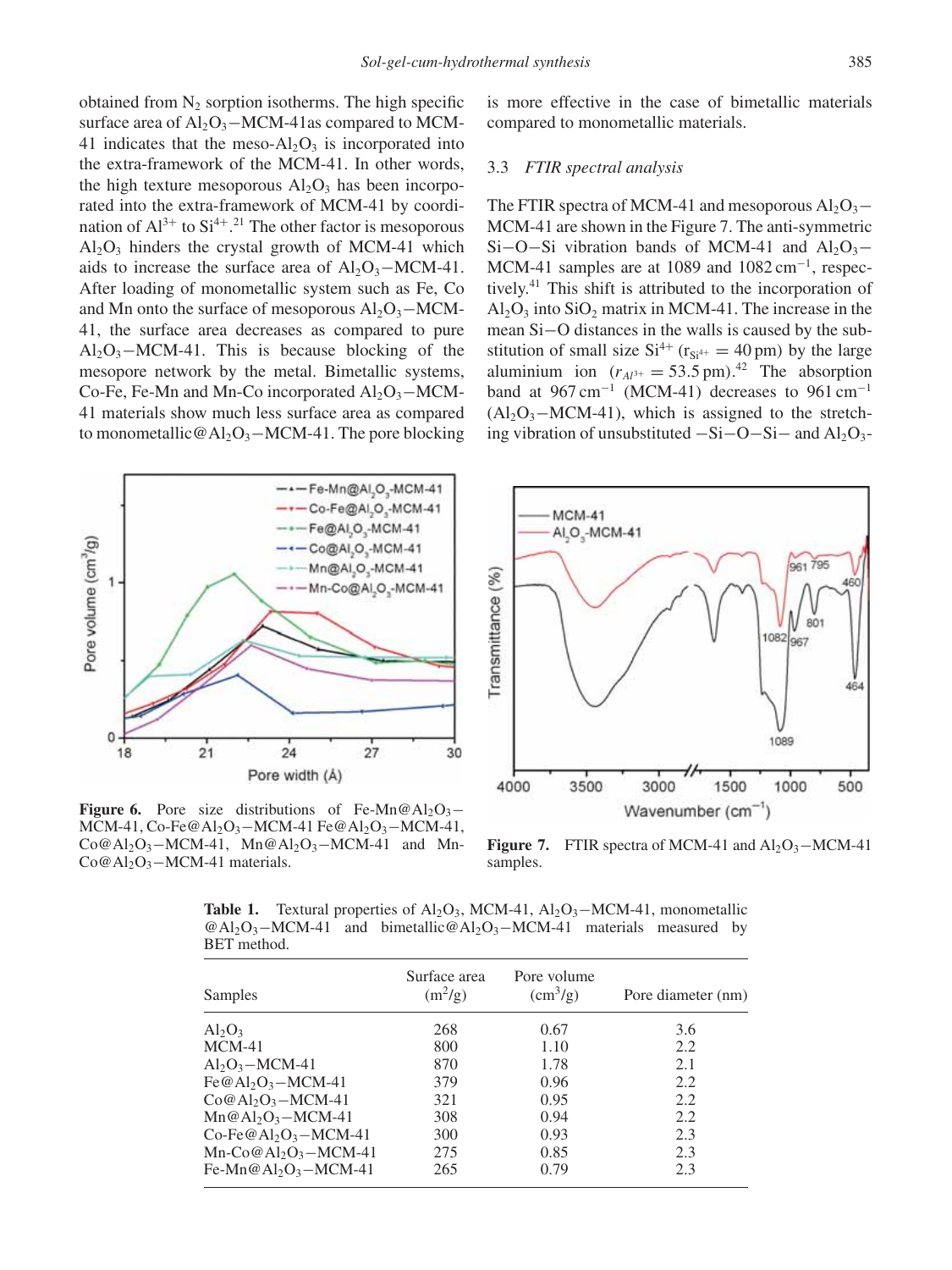incorporated −Si−O−Si− (−Si−O−Al−), respectively. This is generally considered as a proof for the incorporation of heteroatom into MCM-41. $41$ <sup>41</sup> The absorption bands at 1057 and 1225 cm<sup>-1</sup> are typically from the asymmetric stretching vibrations of Si–O–Si bridges, for both MCM-41 and  $Al_2O_3$ –MCM-41.<sup>43</sup> When  $Al_2O_3$ is incorporated in MCM-41, small shifts are observed in the vibrational bands from 801 to 795 cm−<sup>1</sup> and 464 to 460 cm−<sup>1</sup> (Figure 7). These shifts provide evidence for the incorporation of  $Al_2O_3$  into MCM-41.<sup>40</sup>

The FTIR spectra of mono and bimetallic@Al<sub>2</sub>O<sub>3</sub>− MCM-41 are presented in the Figure 8. The band at 1640 cm−<sup>1</sup> is attributed to the bending mode of water present in all the samples. The two broad vibrational bands at 1028 and 1232 cm−<sup>1</sup> are due to asymmetric stretching vibrations of –Si–O–Si– bridges present in mono and bimetallic@Al<sub>2</sub>O<sub>3</sub>–MCM-41 systems.<sup>43</sup> Moreover, the −Si–O–Si– vibrational bands in pure MCM-41  $(1089 \text{ cm}^{-1})$  and Al<sub>2</sub>O<sub>3</sub>–MCM-41 (1082 cm−1) have been shifted to lower values in mono and bimetallic@Al<sub>2</sub>O<sub>3</sub> $-MCM-41$  systems. This occurs because there is an increase in mean Si–O distance in the walls caused by the loading of metallic ions of larger radius. The remnant vibrational band at  $975 \text{ cm}^{-1}$ is assigned to the stretching vibration of −Si−O−M or M−Si−M (M = Al, Fe, Co, Mn, Co-Fe, Fe-Mn and Mn-Co).<sup>44</sup> The Al, Fe, Co, Mn, Co-Fe, Fe-Mn and Mn-Co coordinate with Si atom through oxygen atom formed oxide composite. The weak vibrational band at  $975 \text{ cm}^{-1}$  in metal loaded systems is the same as the relatively intense vibrational band at  $967 \text{ cm}^{-1}$ in pure MCM-41 (Figure 7). The blue shift and loss



**Figure 8.** FTIR spectra. (a)  $Fe@Al_2O_3-MCM-41$ , (b)  $Co@Al_2O_3-MCM-41$ , (c)  $Mn@Al_2O_3-MCM-41$ , (d) Co-Fe@Al<sub>2</sub>O<sub>3</sub>–MCM-41, (e) Fe-Mn@Al<sub>2</sub>O<sub>3</sub>–MCM-41, and (f) Mn-Co@Al<sub>2</sub>O<sub>3</sub> $-MCM-41$  materials.

of intensity of this band in Figure 8 are attributed to the loading of mono and bimetallic systems onto  $Al_2O_3-MCM-41$  framework.<sup>40</sup> The bands observed at  $796 \text{ cm}^{-1}$  and  $460 \text{ cm}^{-1}$  are assigned to the symmetric stretching vibration of T−O−T unit (T= Si, Al, Fe, Co, Mn, Co-Fe, Fe-Mn and Mn-Co).<sup>44</sup> This is also an evidence for loading and formation of mono and bimetallic oxides within  $Al_2O_3-MCM-41$  framework. The full FTIR spectrum of mesoporous alumina is presented in Supplementary Information (Figure S1). The peak at 1400 cm−<sup>1</sup> is due to Al–OH species in the mesoporous Al<sub>2</sub>O<sub>3</sub>. The shoulder at 909 cm<sup>-1</sup> is assigned to tetrahedral  $AIO<sub>4</sub>$  units while the peaks in the region 530–620 cm<sup>-1</sup> are identified as octahedral AlO<sub>6</sub> unit.<sup>34</sup> These peak positions have changed due to the loading of metallic species as discussed above.

## 3.4 *Microscopy studies*

The FESEM image gives an account of surface morphology of the materials. The FESEM pictures of the  $Co@Al_2O_3-MCM-41$ , Fe@Al<sub>2</sub>O<sub>3</sub>–MCM-41 and Co-Fe@Al<sub>2</sub>O<sub>3</sub> $-MCM-41$  are shown in Figure 9. These micrographs reveal that the materials have spongy nature consisting of small particles and appear to be mesoporous in nature.

The energy dispersive X-ray (EDX) spectroscopy was used to characterize the surface composition of the Co-Fe@Al<sub>2</sub>O<sub>3</sub>−MCM-41 (Figure 10(a)). The peak intensities of elements show that the composite Co-Fe@Al<sub>2</sub>O<sub>3</sub>−MCM-41 contains high amount of Si and Al and less amounts of Co and Fe. Figure 10(b) demonstrates the EDX mapping analysis of Co-Fe@Al<sub>2</sub>O<sub>3</sub>− MCM-41. As seen from Figure 10(b), the high distribution of Si and Al elements was homogeneous and spread on the whole surface of the Co-Fe@Al<sub>2</sub>O<sub>3</sub> $-MCM-41$ , indicating that the composite contains high amount of Si. The less distribution of Al as compared to Si is also detected which is consistent with the experimental procedure. In addition, the elements of Co and Fe are distributed very less as compared to Si and Al, revealing that percentage of Co and Fe are less in the composite. The amount of Co and Fe is very less but they formed respective oxides by combining with oxygen. The formation of metal oxides has been proved by the presence of O in EDX mapping. Thus, the EDX spectrum and EDX mapping depict the presence and distribution of elements in particular surface of  $Co-Fe@Al<sub>2</sub>O<sub>3</sub> - MCM-41.$ 

The representative HRTEM micrographs of MCM-41 and  $Al_2O_3-MCM-41$  are shown in Figure 11. The mesoporous silica exhibited highly ordered hexagonal array of pore structure of typical MCM-41, which is clearly shown in the Figures 11(a) and (b). The SAED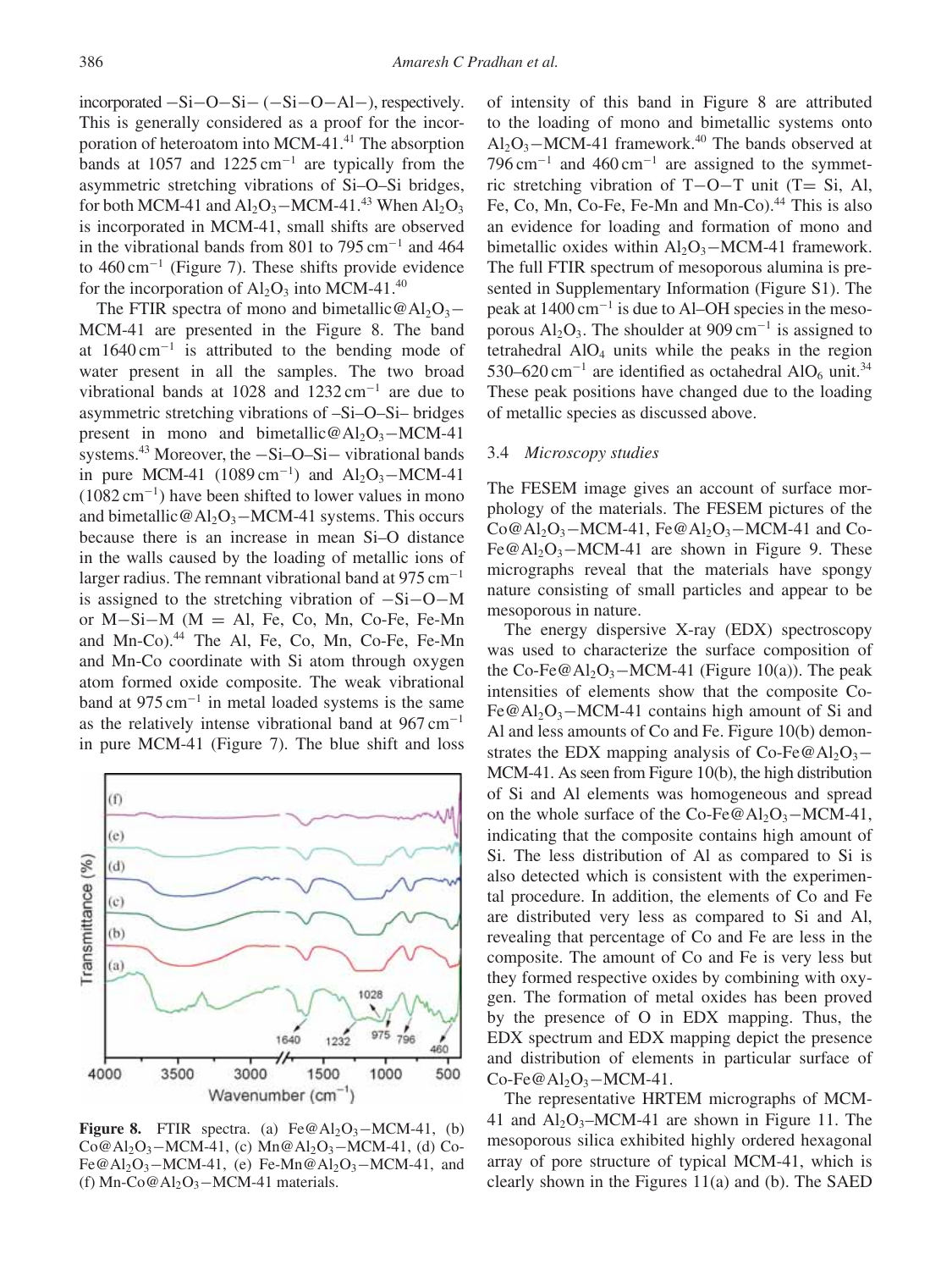

**Figure 9.** FESEM micrographs of (a) Co@Al<sub>2</sub>O<sub>3</sub>–MCM-41, (b) Fe@Al<sub>2</sub>  $O_3$ –MCM-41 and (C) Co-Fe@Al<sub>2</sub>O<sub>3</sub>–MCM-41 materials.

image (Figure  $11(c)$ ) shows the amorphous nature of MCM-41. The HRTEM micrographs of  $Al_2O_3-MCM$ -41 also show similar well-ordered hexagonal pores which are shown in Figure  $11(d)$  and  $11(e)$ . The amorphous nature of  $Al_2O_3-MCM-41$  is shown in the SAED image (Figure 11(f)). The *in situ* incorporation of  $Al_2O_3$  into the MCM-41 matrix, did not affect the orders of hexagonal pores and amorphous nature of  $Al_2O_3-MCM-41$ . The sustainability of amorphous nature in  $Al_2O_3-MCM-41$  is due to the presence of very less amount of crystalline  $Al_2O_3$  in highly amorphous MCM-41 matrix.

The low resolution TEM images of  $Co@Al_2O_3-$ MCM-41, Fe@Al<sub>2</sub>O<sub>3</sub> $-MCM-41$  and Co- Fe@Al<sub>2</sub>O<sub>3</sub> $-$ MCM-41 are shown in Figures  $12(a)$  to (c). These pictures confirm that the metal particles in the form of oxide are well dispersed on  $Al_2O_3-MCM-41$  matrix. The metal particles of 4 nm size are seen clearly in the high resolution TEM image of Co-Fe@Al<sub>2</sub>O<sub>3</sub> $-MCM-$ 41 material in Figure 12(d). These particles are in intimate contact with the  $Al_2O_3-MCM-41$  matrix through oxygen atoms. The formation of mono and bimetallic nanoparticles into the mesoporous  $Al_2O_3-MCM$ -41 matrix is due to decomposition metal precursor in presence of oleic acid at 120◦C. It has been observed that the nucleation and growth of the metal nanoparticles can occur when metal precursor decomposes in the

presence of oleic acid at moderate temperatures.45 The oleic acid has good ability and higher affinity to bind with the surface of the metal oxide nanoparticles. The high binding ability is due to the optimum hydrophilicity and predominant hydrophobicity.46

# 3.5 <sup>29</sup>*Si MAS NMR Study*

The 29Si MAS NMR spectra of mesoporous materials such as MCM-41,  $Al_2O_3-MCM-41$  and Co-Fe@Al<sub>2</sub>  $O_3$ –MCM-41 are shown in Figure 13(a)–(c), respectively. For pure MCM-41, the broad peak around  $-110$ ,  $-100$ and  $-91$  ppm attributed to  $Q^4$  corresponds to Si (OSi)<sub>4</sub>,  $Q^3$  corresponds to (SiO)<sub>3</sub> Si OH and  $Q^2$  corresponds to  $(SiO)<sub>2</sub> Si (OH)<sub>2</sub>$ , respectively. But in Al<sub>2</sub>O<sub>3</sub>−MCM-41 (Figure 13(b)) the intense peak is observed having peak intensity at  $-106$ ,  $-97$  and  $-88$  which correspond to  $Q^4$ ,  $Q^3$  and  $Q^2$ , respectively. The downfield shift indicates that the Al atom is coordinated/replaced by the Si atom in the extra-framework of the MCM-41. The <sup>29</sup>Si MAS NMR spectrum of Co-Fe@Al<sub>2</sub>O<sub>3</sub>-MCM-41 is shown in the Figure 13(c). The huge downfield shift of two peaks are observed at  $-87$  (Q<sup>4</sup>) and  $-76$  $(O<sup>3</sup>)$  which is due to the coordination of Co and Fe atoms to the Al atom through oxygen or replacement of Si atoms by Co and Fe atoms. This phenomenon proves the formation of mono and bimetallic oxides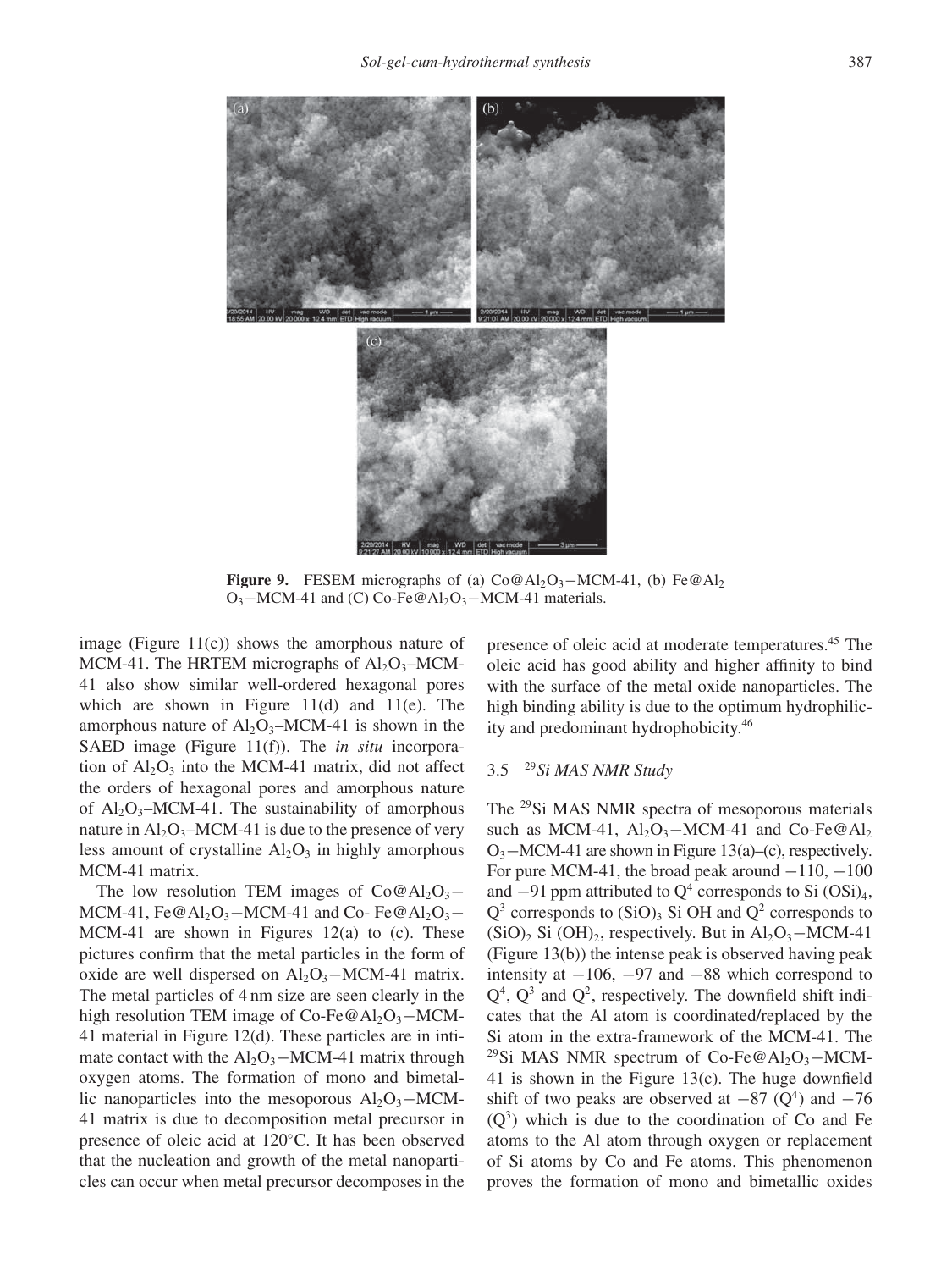

**Figure 10.** (a) The energy dispersive X-ray (EDX) spectrum of Co-Fe@Al<sub>2</sub>O<sub>3</sub>–MCM-41; (b) EDX mapping analysis of the Co-Fe@Al<sub>2</sub>O<sub>3</sub> $-MCM-41$ .

and combines with  $Al_2O_2$  and  $SiO_2$  (MCM-41) within composite.

# 3.6 *Adsorption studies*

3.6a *Effect of pH*: The pH is the most important factor affecting the adsorption process. When the surfaces of oxide materials containing under-coordinated surface ions come in contact with aqueous environment, their chemical nature strongly depends on the pH of the aqueous phase. They can undergo surface complexation leading to the formation of chemical bonds with water molecules and other adsorbate molecules. The surfaces can undergo protonation and deprotonation in aqueous solutions, affecting the surface charge which is controlled by the pH of the aqueous solution. The surface charge of an oxide material can be positive or negative depending on the pH. If the oxide surface

has equal numbers of positively and negatively charged species then the pH at that point is called point of zero charge (pH<sub>pzc</sub>).<sup>47</sup> Above and below pH<sub>pzc</sub>, the oxide surface is expected to have net surface charge and promote adsorption processes. We have studied the effect of pH on the adsorption activity of  $Co-Fe@Al_2O_3-MCM$ -41. The adsorption of methylene blue on 0.02 g of Co-Fe@Al<sub>2</sub>O<sub>3</sub>-MCM-41 has been monitored in dark under different pH conditions. The absorbance of the methylene blue solution was measured after 3h of its exposure to Co-Fe@Al<sub>2</sub>O<sub>3</sub>–MCM-41 and shown in Figure 14. It was observed that adsorption of methylene blue on  $Co-Fe@Al_2O_3-MCM-41$  is highly favourable at higher pH values. The most efficient adsorption occurred at  $pH = 10$  which is due to the surface charge and generation of surface hydroxyl group in the material. The measured  $pH_{\text{pzc}}$ value of Co-Fe@Al<sub>2</sub>O<sub>3</sub>−MCM-41 sample is 3.0 which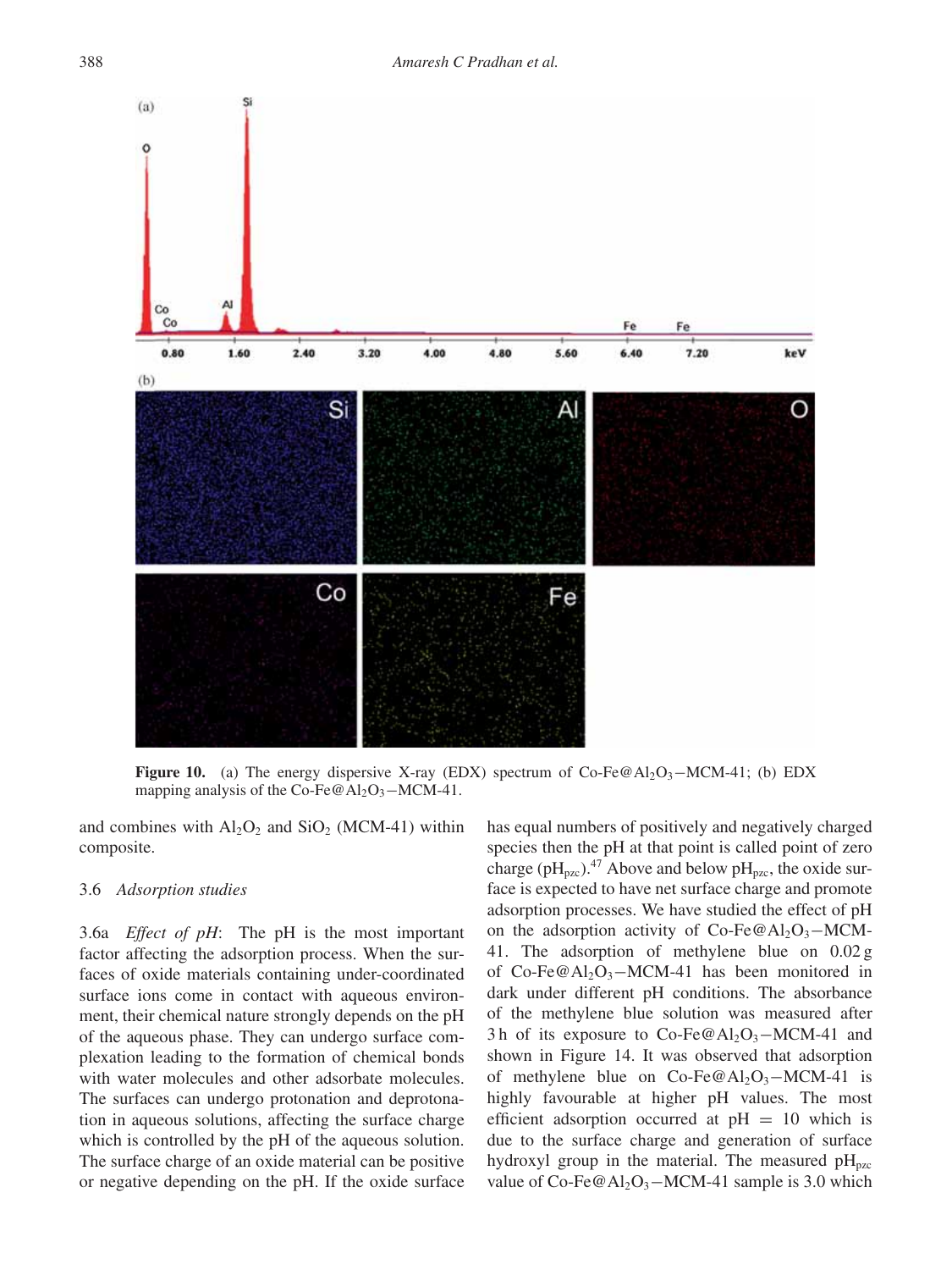

**Figure 11.** HRTEM images of, (a) honeycomb structure, (b) well-ordered mesoporosity and (c) SAED pattern of MCM-41; HRTEM images of, (d) mesoporous structure, (e) wellordered nature and (f) SAED pattern of  $Al_2O_3-MCM-41$ .



**Figure 12.** TEM images of, (a)  $Co@Al_2O_3-MCM-41$ , (b)  $Fe@Al_2O_3-$ MCM-41, (c) Co-Fe@Al<sub>2</sub>O<sub>3</sub>-MCM-41, (d) HRTEM image of Co-Fe@Al<sub>2</sub> O3−MCM-41 materials.

means the surface is uncharged at  $pH = 3$ . Above this pH value, the surface of Co-Fe@Al<sub>2</sub>O<sub>3</sub>–MCM-41 is expected to be negatively charged and favour methylene blue adsorption through coulombic interactions. The gradual development of negative charges at higher pH is due to the generation of the surface hydroxyl group. In aqueous solution, the surface hydroxyl site of  $Co-Fe@Al_2O_3-MCM-41$  undergoes protonation/deprotonation.48 So the attraction of cationic MB molecules towards the negative charge surface of Co-Fe@Al<sub>2</sub>O<sub>3</sub>−MCM-41 will be more at pH = 10. Hence, adsorption of MB is favorable at  $pH = 10$ . The methylene blue adsorption decreases gradually from  $pH = 10$  to  $pH = 2$ . This is attributed to the presence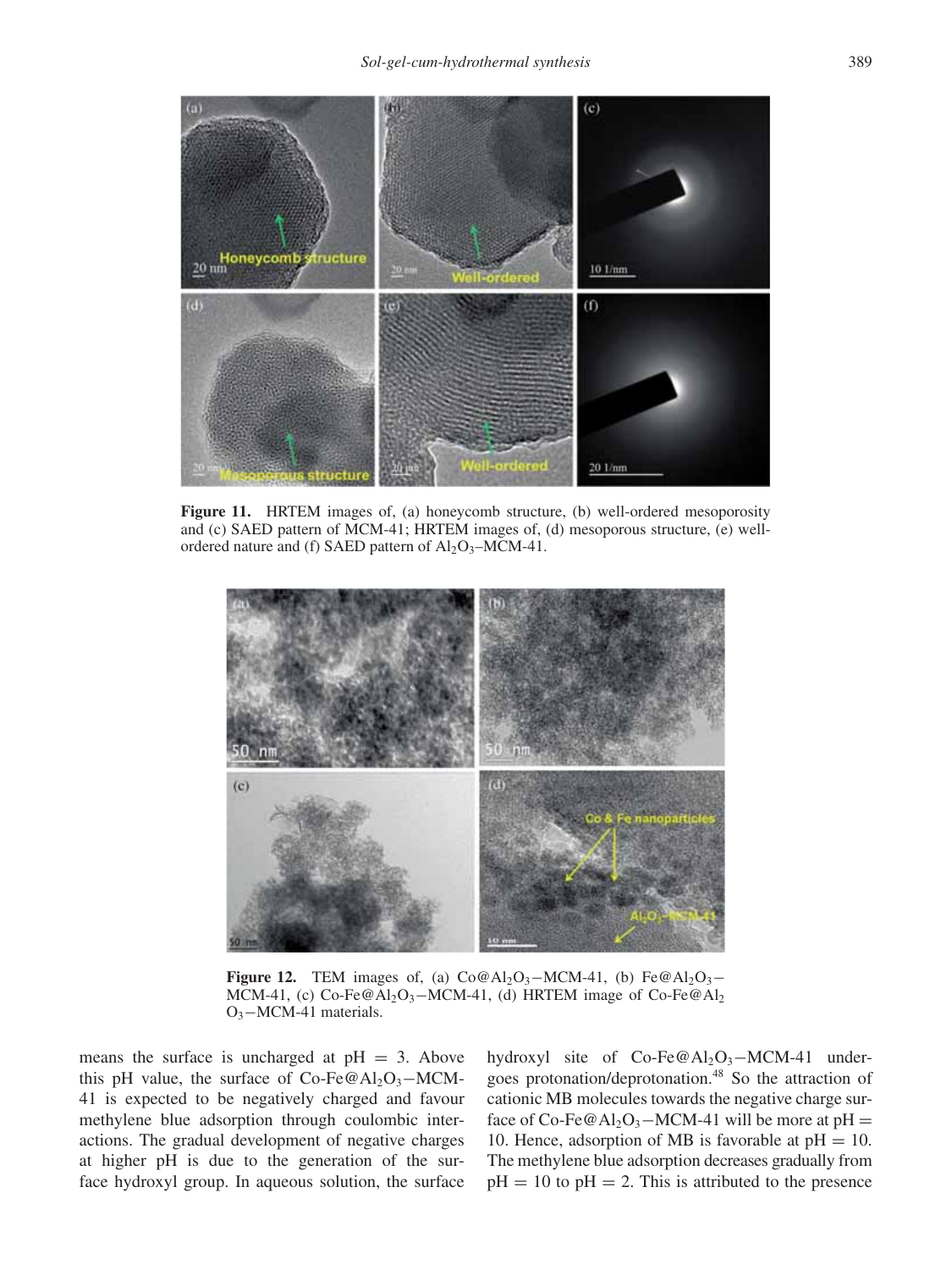

**Figure 13.** <sup>29</sup>Si MAS NMR spectra of, (a) MCM-41, (b)  $Al_2O_3-MCM-41$  and (C) Co-Fe@Al<sub>2</sub>O<sub>3</sub> – MCM-41.

of excess  $H^+$  ions competing with cationic group of the methylene blue. The percentage of methylene blue adsorbed on the surface of Co-Fe@Al<sub>2</sub>O<sub>3</sub> $-MCM-41$  as a function of pH is presented in Supplementary Information (Figure S2). The graph shows that the percentage of methylene blue adsorbed increases with pH of the cationic dye solution which correlates well with negatively charged Co-Fe@Al<sub>2</sub>O<sub>3</sub> $-MCM-41$  material. As methylene blue (MB) adsorbed efficiently at  $pH =$ 10, hence the MB degradation occurred at optimum condition of pH at 10.

3.6b *Adsorption on different adsorbents*: It has been observed that the maximum amount of MB adsorption occurred at  $pH = 10$ . Hence, the adsorption of  $MB$  on different adsorbents were carried out at  $pH =$ 10. The other optimum parameters such as methylene blue concentration (100 mg/L) and adsorbent amount (0.02 g in 20 mL of MB solution) were taken for this study. The adsorption of methylene blue was carried

out in darkness for 3 h by stirring and the supernatant solution was then analysed by UV-Vis spectroscopy. The UV-Vis absorption spectra of the supernatant solutions after methylene blue adsorption by adsorbent are presented in Figure 15. The 100 mg/L pure methylene blue solution shows characteristic absorbance peaks at 664, 615, 292 and 246 nm. The absorbance of the methylene blue solution decreases when treated with different adsorbents under the same experimental conditions. Methylene blue solution (after adsorption) shows the least absorbance with Co-Fe@Al<sub>2</sub>O<sub>3</sub> $-MCM$ -41 when compared to other adsorbents. Therefore, Co-Fe@Al<sub>2</sub>O<sub>3</sub> $-MCM-41$  is a very effective adsorbent which can be attributed its high surface area  $(300 \,\mathrm{m}^2 \mathrm{g}^{-1})$  and compatible nature of Co-Fe@Al<sub>2</sub>O<sub>3</sub>− MCM-41 framework. High surface area of Co-Fe $@$ Al<sub>2</sub>  $O_3$ –MCM-41 material offers more active sites which results increase of MB adsorption. Further, the loading of Al, Fe and Co during synthesis of Co-Fe $@$ Al<sub>2</sub> O3−MCM-41, the Si atoms are coordinated/substituted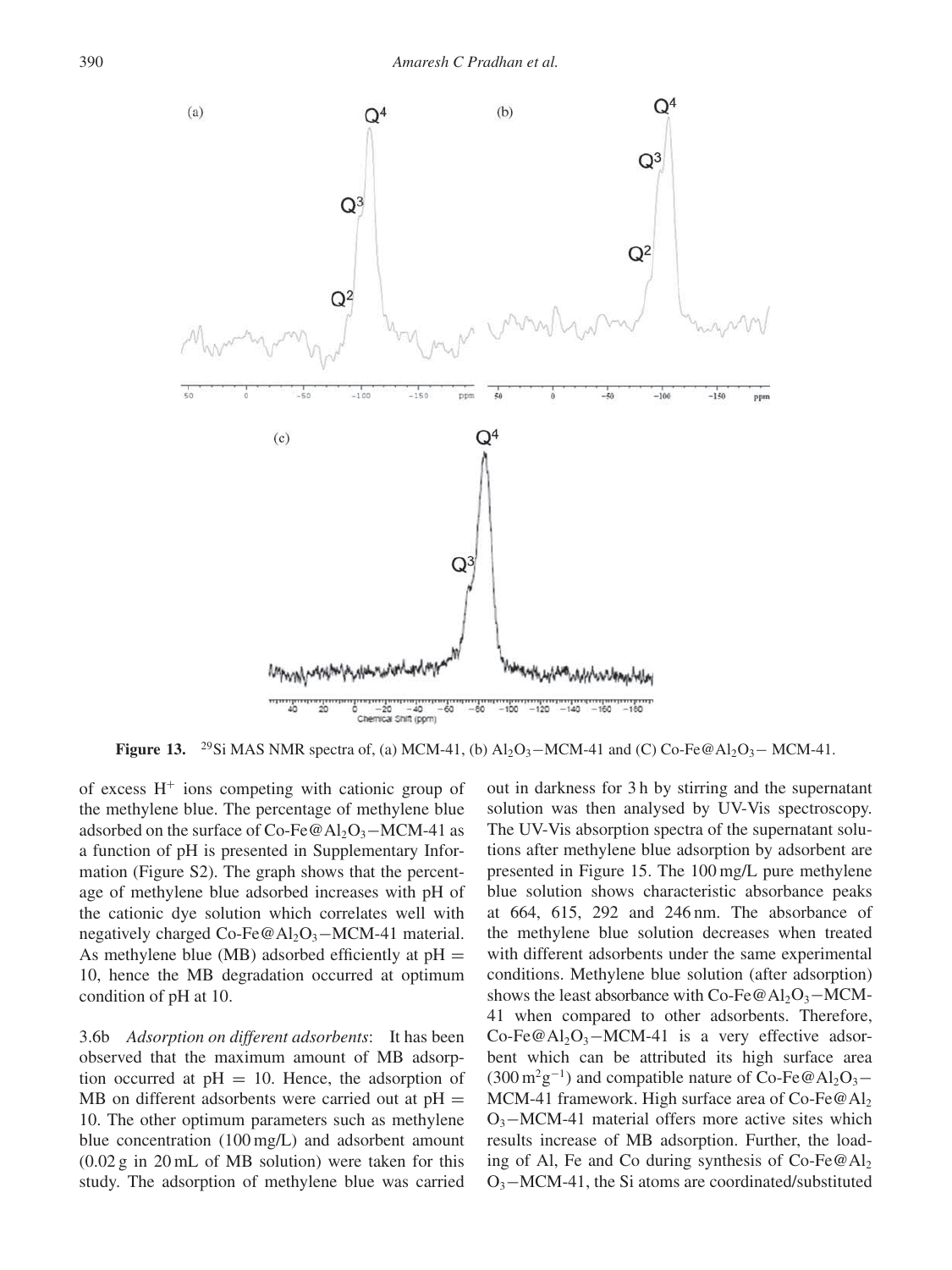

**Figure 14.** UV-Vis absorption spectra showing the influence of pH on the adsorption of methylene blue on the surface of Co-Fe@Al<sub>2</sub>O<sub>3</sub>−MCM-41. The pH of the methylene blue solution is varied from 2 to 10. The adsorption process was carried out for 3 h in dark using 100 mg/L methylene blue solution and  $0.02$  g of Co-Fe@Al<sub>2</sub>O<sub>3</sub>−MCM-41 material.



**Figure 15.** UV-Vis spectra of the solutions recorded after methylene blue adsorption on different adsorbent materials for 3 h in dark at  $pH=10$ . The concentration of the methylene blue solution used is 100 mg/L and the amount of adsorbent taken for each experiment is 0.02 g. The decrease in the absorbance of solution is a measure of the removal of methylene blue by adsorption process.

by Al, Fe and Co through oxygen atom. This process helps to generate surface hydroxyl groups. The surface hydroxyl groups of  $Co-Fe@Al_2O_3-MCM-41$ may increase the tendency to form hydrogen bonding with the lone pair electrons of N atom of methylene blue, as shown in Scheme 1. It has been noted that alkaline medium favours high production of surface



**Scheme 1.** Hydrogen bond formation between Co-Fe $@$ Al<sub>2</sub> O3–MCM-41 and methylene blue.

hydroxyl group in metal oxide system.<sup>49</sup> It has also been reported that surface hydroxyl group offers a negatively charged surface.<sup>50</sup> Hence, the surface charge of Co-Fe@Al<sub>2</sub>O<sub>3</sub>-MCM-41 may be more negative which is due to the coordination of more hydroxyl groups with different metal centres such as Co, Fe, Al and Si at  $pH = 10$ . The more negative charge surface of  $Co-Fe@Al<sub>2</sub>O<sub>3</sub>–MCM-41$  could more efficiently adsorb MB as compared to other adsorbents. Moreover, the strong interaction of methylene blue and Co-Fe@Al<sub>2</sub>O<sub>3</sub> $-MCM-41$  through hydrogen bonding can also improve the adsorption ability. Furthermore, the molecular volume of methylene blue is  $0.4 \text{ nm} \times$  $0.61$  nm  $\times$  1.43 nm which is compactable with pore diameter of 2.5 nm and pore volume of 0.9670 cm<sup>3</sup> g<sup>-1</sup> in Co-Fe@Al<sub>2</sub>O<sub>3</sub>–MCM-41. Thus, methylene blue molecule can be accommodated easily into the framework of  $Co-Fe@Al_2O_3-MCM-41$ .

Although monometallic@Al<sub>2</sub>O<sub>3</sub>-MCM-41 materials have high surface area as compared to  $Co-Fe@Al<sub>2</sub>$  $O_3$ –MCM-41, their adsorption capacity of methylene blue is limited which may be due to the generation of less hydroxyl group and minimal hydrogen bonding ability. Among the bimetallic systems, Co-Fe@Al<sub>2</sub>O<sub>3</sub>− MCM-41 shows higher ability for methylene blue adsorption compared to other bimetallic systems which can be attributed to the differences in surface areas. The adsorption of methylene blue in bimetallic@Al<sub>2</sub>O<sub>3</sub>− MCM-41 system follows the order, Co-Fe@Al<sub>2</sub>O<sub>3</sub>− MCM-41>Mn-Fe@Al<sub>2</sub>O<sub>3</sub>−MCM-41>Co−Mn@Al<sub>2</sub>  $O_3$ −MCM-41. It is to be noted that the surface area of mesoporous  $Al_2O_3$  is nearly similar the surface areas of mono and bimetallic@Al<sub>2</sub>O<sub>3</sub>–MCM-41 materials and adsorption capacity is less compared to metal@Al<sub>2</sub>O<sub>3</sub>– MCM-41 materials. This is due to the absence of more metal onto the  $Al_2O_3-MCM-41$  matrix. The absence of metal onto the  $Al_2O_3-MCM-41$  may not produce more surface hydroxyl group like bimetallic systems. This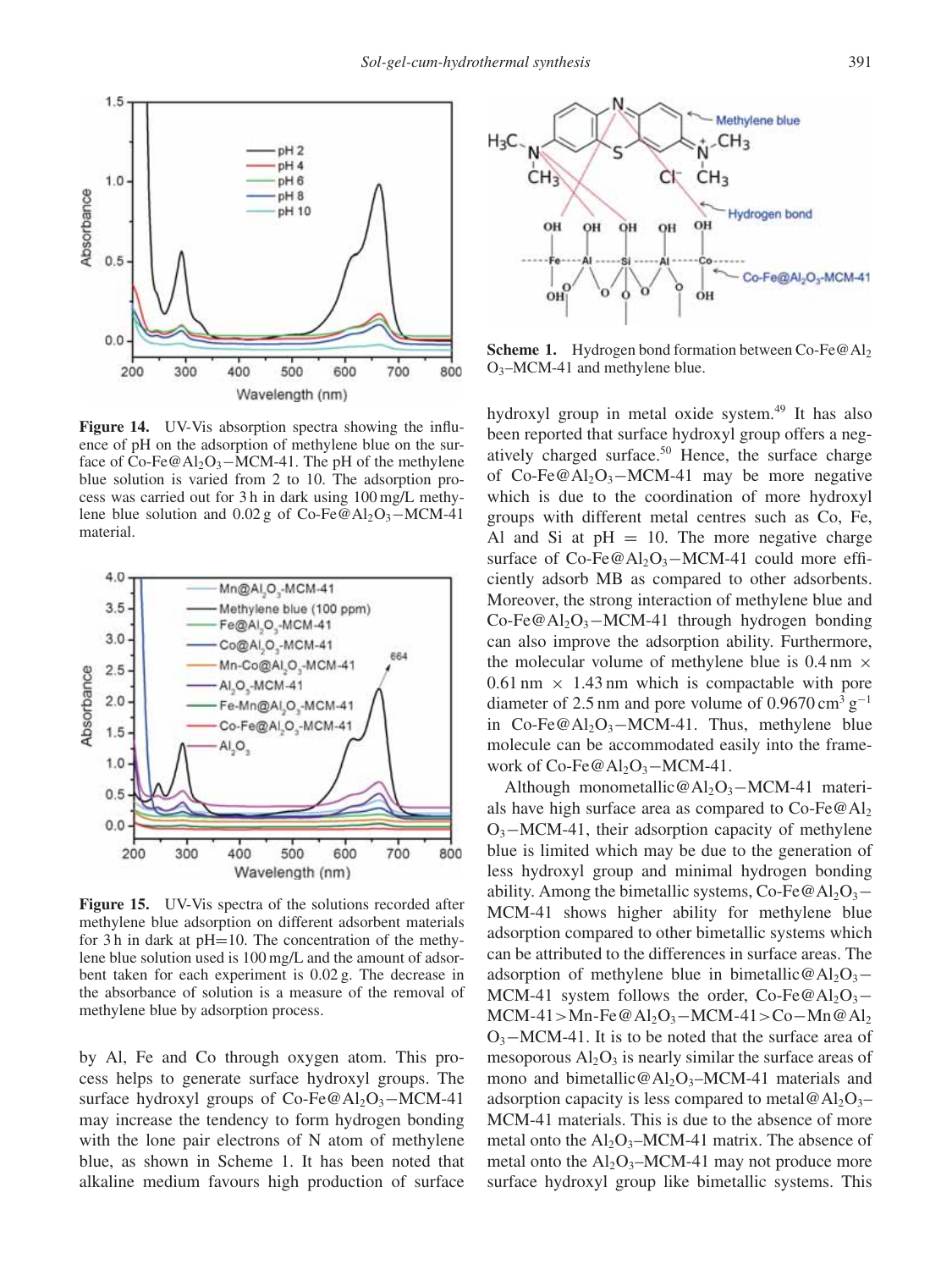may also lead to less hydrogen bonding towards N centre of MB molecule. Hence, presence of metal onto the surface of  $Al_2O_3-MCM-41$  matrix has vital contribution for adsorption of methylene blue.

3.6c *Proof of methylene blue adsorption*: The FTIR spectra of pure methylene blue, methylene blue adsorbed on  $Co-Fe@Al<sub>2</sub>O<sub>3</sub>–MCM-41$  and neat Co-Fe@Al<sub>2</sub>O<sub>3</sub> $-MCM-41$  are shown in the Figures 16(a)– (c), respectively. For pure methylene blue, two peaks appear at 2816, 2720 cm−<sup>1</sup> which represent the stretching vibration of −CH− aromatic and –CH3 methyl groups. The spectra ranging from 1591 to  $1363 \text{ cm}^{-1}$ , are assigned to the aromatic ring structures in methylene blue.51 The peak at 1170 cm−<sup>1</sup> is related to the  $C=C$  skeleton of the aromatic rings. Figure 16(b) shows strong signature of methylene blue indicating the adsorption of methylene blue on the surface of  $Co-Fe@Al_2O_3-MCM-41$ . The IR spectrum of Co-Fe@Al<sub>2</sub>O<sub>3</sub>−MCM-41 without adsorbed dye molecules is shown Figure 16(c) for comparison. The Figure 16(d) shows the adsorption of methylene blue Co-Fe@Al<sub>2</sub>O<sub>3</sub>− MCM-41 leading to colourless solution at  $pH = 10$ . It should be pointed out that removal of methylene blue can also be promoted by high surface area  $(300 \,\mathrm{m}^2/\mathrm{g})$ , pore diameter (2.5 nm) and pore volume (0.967 cm<sup>3</sup>/g) of Co-Fe@Al<sub>2</sub>O<sub>3</sub>−MCM-41 material. The molecular dimensions of cationic methylene blue  $(0.4 \text{ nm} \times$  $0.61$  nm  $\times$  1.43 nm) are of the order of pore diameter of Co-Fe@Al<sub>2</sub>O<sub>3</sub>−MCM-41 and the molecule can be accommodated in the pores very well as shown schematically in Figure 17.

3.6d *Effect of adsorbent dose*: We have further studied the adsorption capacity of Co-Fe@Al<sub>2</sub>O<sub>3</sub>–MCM-41



Figure 17. Schematic pathways of methylene blue adsorption on Co-Fe@Al<sub>2</sub>O<sub>3</sub> $-MCM-41$ .

material as a function of amount of adsorbent (Figure 18). The amount of methylene blue adsorbed at room temperature has been estimated from UV-Vis absorption spectra of the solutions. The results show that maximum methylene blue adsorption occurs on 0.02 g of  $Co-Fe@Al_2O_3-MCM-41$ . Further increase of adsorbent dose does not have much impact on the amount of dye adsorbed.

3.6e *Recovery and recyclability study of adsorbent*: It was difficult to recover quantitatively the adsorbed methylene blue on the surface of Co-Fe@  $Al_2O_3-MCM-41$ . It has been reported in the Material Safety Data Sheet (ISO9001:2000 Certified) that the melting point of methylene blue is 100◦C. The methylene blue will decompose above 100◦C. Methylene blue is removed from the surface of  $Co-Fe@Al_2O_3-MCM$ -41 by heating at 180◦C for 3 h. The recyclability study was performed to know the stability of the adsorbent



**Figure 16.** FTIR spectra of (a) pure methylene blue, (b) methylene blue adsorbed on Co-Fe@Al<sub>2</sub>O<sub>3</sub> – MCM-41 in comparison with (c) Co-Fe@Al<sub>2</sub>O<sub>3</sub> – MCM-41 material; (d) colour change after adsorption of methylene blue dye (100 mg/L) using 0.02 g of Co-Fe@Al<sub>2</sub>O<sub>3</sub> – MCM-41 at pH = 10.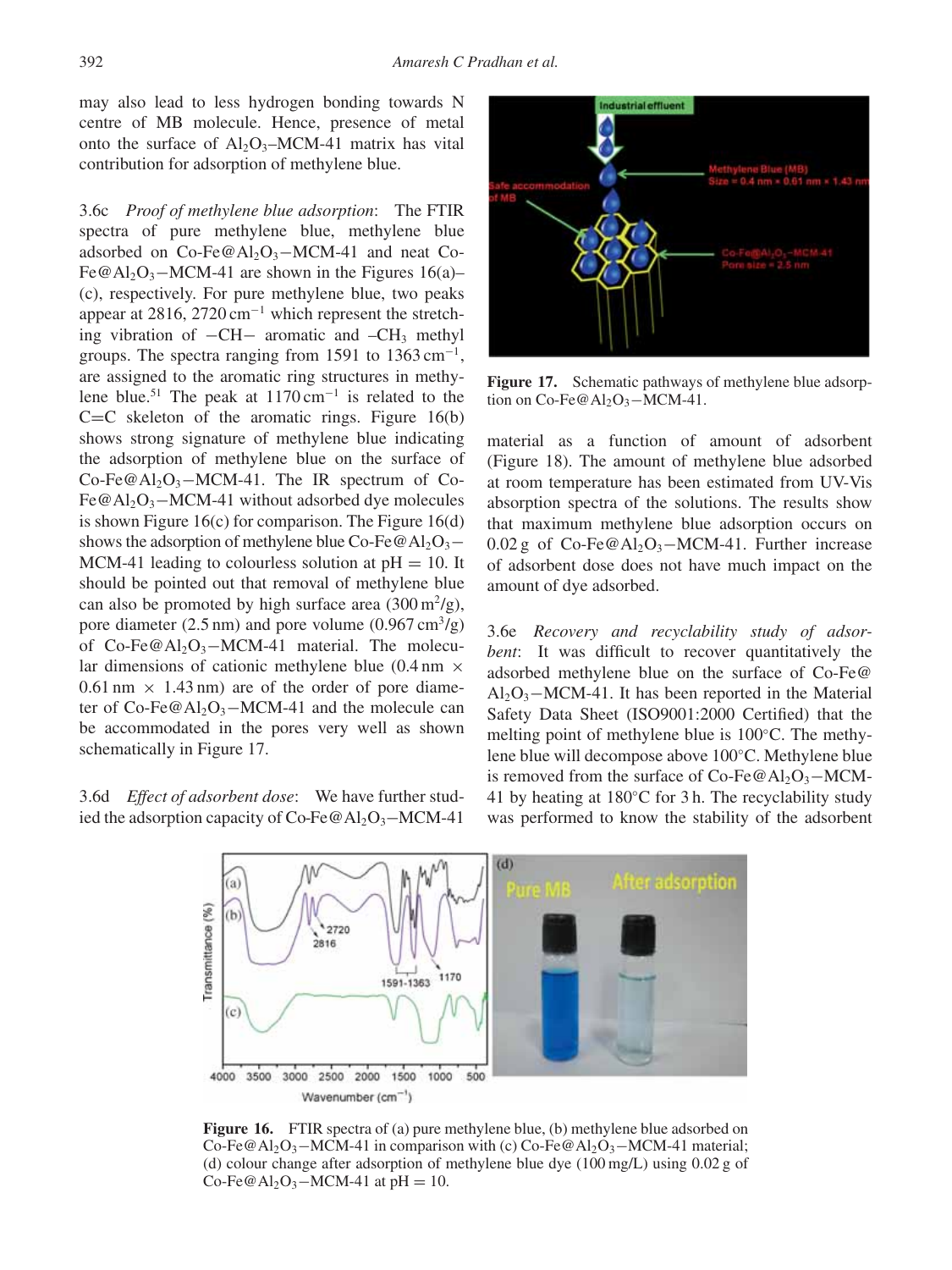

**Figure 18.** Adsorption capacity of Co-Fe@Al<sub>2</sub>O<sub>3</sub>−MCM-41 adsorbent as a function of its amount using 20 mL of methylene blue solution (100 mg/L) in each experiment.

Co-Fe@Al<sub>2</sub>O<sub>3</sub>−MCM-41. The recyclability of Co-Fe  $@A<sub>1</sub>Q<sub>3</sub>–MCM-41$  was investigated after removal of adsorbed methylene blue on the surface  $Co-Fe@Al<sub>2</sub>$ O3−MCM-41 (after heating at 180◦C for 3 h). The adsorption process was performed for three runs. The Run 1 was performed on the parent material (Co-Fe@  $Al_2O_3-MCM-41$ ) which is showing 100% adsorption shown in the Figure 19. The Co-Fe@Al<sub>2</sub>O<sub>3</sub> $-MCM-41$ which was used in Run 1 was recovered by removing the MB at  $180^\circ$ C for 3 h. The recovered Co-Fe@Al<sub>2</sub>O<sub>3</sub>− MCM-41 was used for methylene blue adsorption (Run 2) in similar conditions. Run 3 was performed on the



**Figure 19.** Recycling studies of methylene blue by using  $Co-Fe@Al_2O_3-MCM-41$  as adsorbent. The adsorption process is carried out for 3 h in dark using methylene blue solution (100 mg/L) and 0.02 g of Co-Fe@Al<sub>2</sub>O<sub>3</sub> $-MCM-41$ . See text for details.

material which was recovered after Run 2. The results (Figure 19) show that there is marginal decrease in the adsorption of MB in recovered Co-Fe@Al<sub>2</sub>O<sub>3</sub> $-MCM-$ 41 adsorbent. This indicates that there may not be change of textural properties like surface area, pore size and pore volume. The textural properties may not change effictively by heating at 180◦C for 3 h because the Co-Fe@Al<sub>2</sub>O<sub>3</sub>−MCM-41 wass stabilied by calcining with 600◦C for 6 h at the time of synthesis.

## **4. Conclusions**

In this study, we have highlighted a novel sol-gel-*cum*hydrothermal method to fabricate mesoporous mono and bimetallic@Al<sub>2</sub>O<sub>3</sub> $-MCM-41$  materials. Oleic acid acts as a capping agent for the synthesis of mono and bimetallic oxide nanoparticles onto mesoporous  $Al_2O_3-MCM-41$  material. These materials were found to be very efficient in removing methylene blue from aqueous solutions at  $pH = 10$ . Framework mesoporosity, high surface area, appropriate pore diameter and presence of metal nanoparticles are the key factors for high adsorption of methylene blue. The mesoporous  $Co-Fe@Al_2O_3-MCM-41$  is identified as the best adsorbent for methylene blue removal. Quantitatively, 0.02 g of mesoporous bimetallic Co-Fe@Al<sub>2</sub>O<sub>3</sub> $-MCM-41$  is sufficient to remove cationic methylene blue dye (100 mg/L) in 20 mL solution.

#### **Supplementary Information (SI)**

Additional information pertaining to FTIR spectrum (Figure S1) and methylene blue adsorbed (%) on Co-Fe@Al<sub>2</sub>O<sub>3</sub> $-MCM-41$  material (Figure S2) are given in the Supporting Information, which is available at www.ias.ac. in/chemsci.

#### **Acknowledgements**

Amaresh Chandra Pradhan thanks IIT Madras for Postdoctoral Fellowship. The instrumental facilities established under the FIST Scheme of SERC division of DST, Ministry of Science and Technology, New Delhi, have been very helpful to carry out this work. Mr. A. Narayanan and Mrs. S. Srividya carried out BET and XRD measurements.

# **References**

1. Tan K B, Vakili M, Horri B A, Poh P E, Abdullah A Z and Salamatinia B 2015 Adsorption of dyes by nanomaterials: Recent developments and adsorption mechanisms *Sep. Purif. Technol.* **150** 229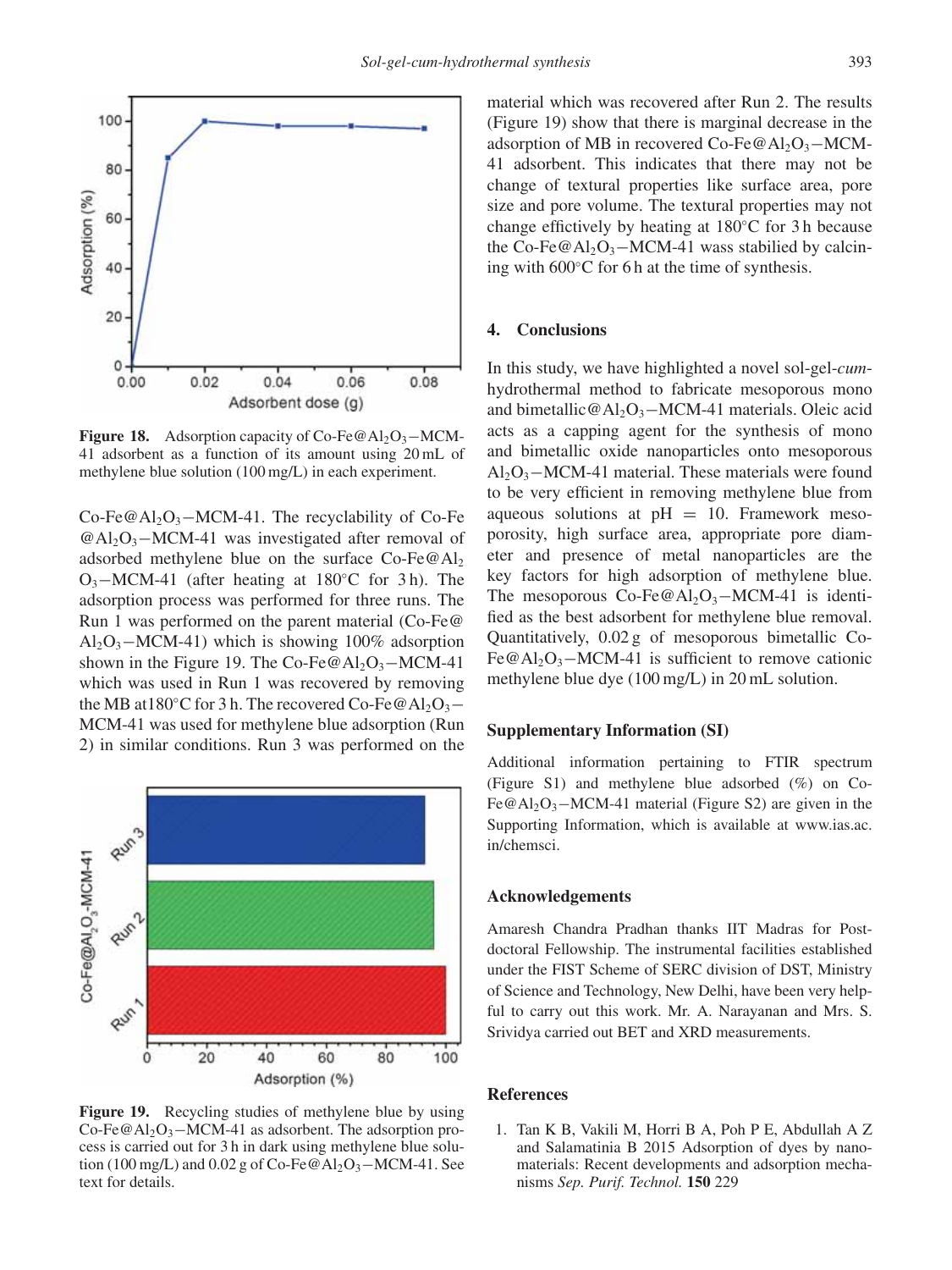- 2. Dias E M and Petit C 2015 Towards the use of metal–organic frameworks for water reuse: A review of the recent advances in the field of organic pollutants removal and degradation and the next steps in the field *J. Mater. Chem. A* **3** 22484
- 3. Khin M M, Nair A S, Babu V J, Murugan R and Ramakrishna S 2012 A review on nanomaterials for environmental remediation *Energy Environ. Sci.* **5** 8075
- 4. Yusuf M, Elfghi F M, Zaidi S A, Abdullah E C and Khan M A 2015 Applications of graphene and its derivatives as an adsorbent for heavy metal and dye removal: A systematic and comprehensive overview *RSC Adv.* **5** 50392
- 5. Bonakala S and Balasubramanian S 2015 Modelling Gas Adsorption in Porous Solids: Roles of Surface Chemistry and Pore Architecture *J. Chem. Sci.* **127** 1687
- 6. Huang C–H, Chang K–P, Oua H–D, Chiang Y–C and Wanga C–F 2011 Adsorption of cationic dyes onto mesoporous silica *Microporous Mesoporous Mater.* **141** 102
- 7. Bhaumik A 2002 Mesoporous titanium phosphates and related molecular sieves: Synthesis, characterization and applications *J. Chem. Sci.* **114** 451
- 8. Sui Z–Y, Cui Y, Zhu J–H and Han B–H 2013 Preparation of Three-Dimensional Graphene Oxide−Polyethylenimine Porous Materials as Dye and Gas Adsorbents *ACS Appl. Mater. Interfaces* **5** 9172
- 9. He X, Male K B, Nesterenko P N, Brabazon D, Paull B and Luong J H T 2013 Adsorption and Desorption of Methylene Blue on Porous Carbon Monoliths and Nanocrystalline Cellulose *ACS Appl. Mater. Interfaces* **5** 8796
- 10. Ma J, Yu F, Zhou L, Jin L, Yang M, Luan J, Tang Y, Fan H, Yuan Z and Chen J 2012 Enhanced Adsorptive Removal of Methyl Orange and Methylene Blue from Aqueous Solution by Alkali-Activated Multiwalled Carbon Nanotubes *ACS Appl. Mater. Interfaces* **4** 5749
- 11. Han B, Zhanga F, Fenga Z, Liub S, Denga S, Wanga Y and Wanga Y 2014 A designed  $Mn_2O_3/MCM$ -41 nanoporous composite for methyleneblue and rhodamine B removal with high efficiency *Ceram. Int.* **40** 8093
- 12. Yagub M T, Sen T K, Afroze S and Ang H M 2014 Dye and its removal from aqueous solution by adsorption: A review *Adv. Colloid Interface Sci.* **209** 172
- 13. Jyothi D, Deshpande P A, Venugopal B R, Chandrasekaran S and Madras G 2012 Transition metal oxide loaded MCM catalysts for photocatalytic degradation of dyes *J. Chem. Sci.* **124** 385
- 14. Merka O, Yarovyi V, Bahnemann D W and Wark M 2011 pH-Control of the Photocatalytic Degradation Mechanism of Rhodamine B over Pb<sub>3</sub>Nb<sub>4</sub>O<sub>13</sub> *J. Phys. Chem. C* **115** 8014
- 15. Zhou X, Yang H, Wang C, Mao X, Wang Y, Yang Y and Liu G 2010 Visible Light Induced Photocatalytic Degradation of Rhodamine B on One-Dimensional Iron Oxide Particles *J. Phys. Chem. C* **114** 17051
- 16. Guo B, Shen H, Shu K, Zeng Y and Ning W 2009 The study of the relationship between pore structure and photocatalysis of mesoporous TiO2 *J. Chem. Sci.* **121** 317
- 17. Uddin M T, Nicolas  $\overline{Y}$ , Olivier C, Toupance T, Muiller M M, Kleebe H J, Rachut K, Ziegler J, Klein A and Jaegermann W 2013 Preparation of  $RuO<sub>2</sub>/TiO<sub>2</sub>$  Mesoporous Heterostructures and Rationalization of Their

Enhanced Photocatalytic Properties by Band Alignment Investigations *J. Phys. Chem. C* **117** 22098

- 18. Jain A, Lodha S, Punjabi P B, Sharma V K and Ameta S C 2009 A study of catalytic behaviour of aromatic additives on the photo–Fenton degradation of phenol red *J. Chem. Sci.* **121** 1027
- 19. Tian S, Zhang J, Chen J., Kong L, Lu J, Ding F and Xiong Y 2013 Fe<sub>2</sub>(MoO4)<sub>3</sub> as an Effective Photo-Fenton-like Catalyst for the Degradation of Anionic and Cationic Dyes in a Wide pH Range *Ind. Eng. Chem. Res.* **52** 13333
- 20. Parida K M and Pradhan A C 2010 Fe/meso-Al2O3: An Efficient Photo-Fenton Catalyst for the Adsorptive Degradation of Phenol *Ind. Eng. Chem. Res.* **49** 8310
- 21. Pradhan A C and Parida K M 2012 Facile synthesis of mesoporous composite  $Fe/Al_2O_3-MCM-41$ : An efficient adsorbent/catalyst for swift removal of methylene blue and mixed dyes *J. Mater. Chem.* **22** 7567
- 22. Hsu C A, Wen T N, Su Y C, Jiang Z B, Chen C W and Shyur L F 2012 Biological Degradation of Anthroquinone and Azo Dyes by a Novel Laccase from Lentinus sp *Environ. Sci. Technol.* **46** 5109
- 23. Swathi R S and Sebastian K L 2012 Excitation energy transfer from dye molecules to doped graphene *J. Chem. Sci.* **124** 233
- 24. Bi H, Xie X Yin K, Zhou Y, Wan S, He L, Xu F, Banhart F, Sun L and Ruoff R S 2012 Spongy Graphene as a Highly Efficient and Recyclable Sorbent for Oils and Organic Solvents *Adv Funct. Mater.* **22** 4421
- 25. Ramesha G K, Kumara A V, Muralidhara H B and Sampath S 2011 Graphene and graphene oxide as effective adsorbents toward anionic and cationic dyes *J. Colloid Interface Sci.* **361** 270
- 26. Chowdhury S and Balasubramanian R 2014 Recent advances in the use of graphene-family nanoadsorbents for removal of toxic pollutants from wastewater *Adv. Colloid Interface Sci.* **204** 35
- 27. Jiang S -D, Tang G, Ma Y F, Hu Y and Song L 2015 Synthesis of nitrogen-doped graphene−ZnS quantum dots composites with highly efficient visible light photodegradation *Mater. Chem. Phys.* **151** 34
- 28. Lam K F, Yeung K L and Mckay G 2007 Selective mesoporous adsorbents for  $Cr_2O_7^{2-}$  and  $Cu^{2+}$  separation *Microporous Mesoporous Mater.* **100** 191
- 29. Chen X, Lam K F, Zhang Q, Pan B, Arruebo M and Yeung K L 2009 Synthesis of Highly Selective Magnetic Mesoporous Adsorbent *J. Phys. Chem. C* **113** 9804
- 30. Pelekani C and Snoeyink V L 2000 Competitive adsorption between atrazine and methylene blue on activated carbon: The importance of pore size distribution *Carbon* **38** 1423
- 31. Eftekhari S, Habibi-Yangjeh A and Sohrabnezhad S 2010 Application of AlMCM-41 for competitive adsorption of methylene blue and Rhodamine B: Thermodynamic and kinetic studies *J. Hazard. Mater.* **178** 349
- 32. Nguyen T B Hwang M J and Ryu K–S 2012 High adsorption capacity of V-doped  $TiO<sub>2</sub>$  for decolorization of methylene blue *Appl. Surf. Sci.* **258** 7299
- 33. Gutierrez-Alejandre A, Larrubia M A, Ramirez J and Busca G 2006 FT-IR evidence of the interaction of benzothiophene with the hydroxyl groups of H-MFI and H-MOR zeolites *Vib. Spectrosc.* **41** 42